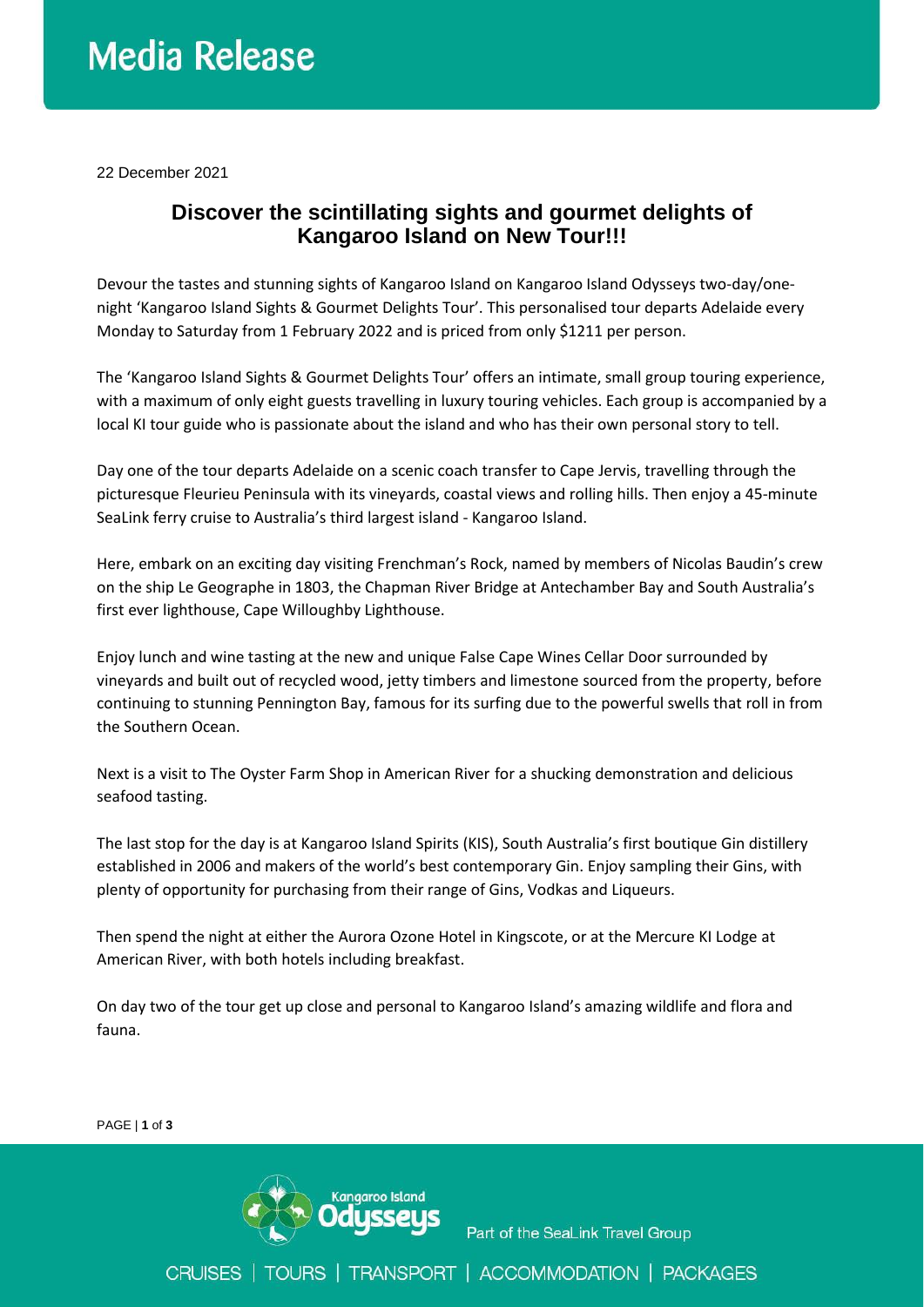### **Media Release**

The day begins with an unforgettable experience at Seal Bay Conservation Park. Take part in a guided beach walk amongst wild Australian Sealions as they bask on the beach or among the sand dunes after their extensive fishing expeditions. Marvel at their antics and watch them play, frolic and rest.

Then be treated to a delicious lunch with an afternoon visit to Flinders Chase National Park. Home to Admirals Arch and Remarkable Rocks, this is one of the oldest and most important National Parks in South Australia incorporating almost 20 per cent of the island. See some of the different habitats and eco-systems affected by the bushfires of January 2019 and December 2020, and delight in the variety of fauna and flora that is unique to Kangaroo Island.

At Admirals Arch see where the powerful forces of nature have cut through the headland to create this natural stunning geological formation. Watch the healthy colony of Long-nosed Fur Seals frolic, rest and play in the waters at Cape du Couedic and take a stroll around the historic Cape du Couedic Lighthouse and Weir's Cove on this south-western most tip of Kangaroo Island

Next, discover the picturesque and impressive formations of Remarkable Rocks. This cluster of large granite boulders balances dramatically on the cliff edge, which plunges 75 metres into the Southern Ocean, and are the work of nature, which has shaped and eroded them over some 500 million years with the forces of wind, sea spray and rain They really are a photographer's dream.

Throughout Flinders Chase National Park, take advantage of the opportunity to search for kangaroos, wallabies, and a variety of birdlife. Koalas can even be observed peacefully perched in their eucalypt habitats.

In the afternoon, explore some of the most spectacular beaches on Kangaroo Island and marvel at the stunning coastlines the island has to offer, before returning to Adelaide.

The KI Odysseys two-day/one-night 'Kangaroo Island Sights & Gourmet Delights Tour' is priced from only \$1211 per person and includes return SeaLink coach transfers from Adelaide to Cape Jervis, return SeaLink ferry transfers from Cape Jervis to Kangaroo Island, personalised 4x4 touring with expert commentary from your local driver/guide, all entrance fees and special permits, lunch both days and one night's accommodation and breakfast at the Aurora Ozone Hotel. or Mercure KI Lodge.

The KI Odysseys two-day/ one-night 'Kangaroo Island Sights & Gourmet Delights Tour' also has tour options and prices departing from Cape Jervis and from Kangaroo Island.

For a full tour itinerary and further information contact: T: 13 13 01 or visit: [www.kangarooislandodysseys.com.au](http://www.kangarooislandodysseys.com.au/)

- ENDS-

PAGE | **2** of **3**



Part of the SeaLink Travel Group